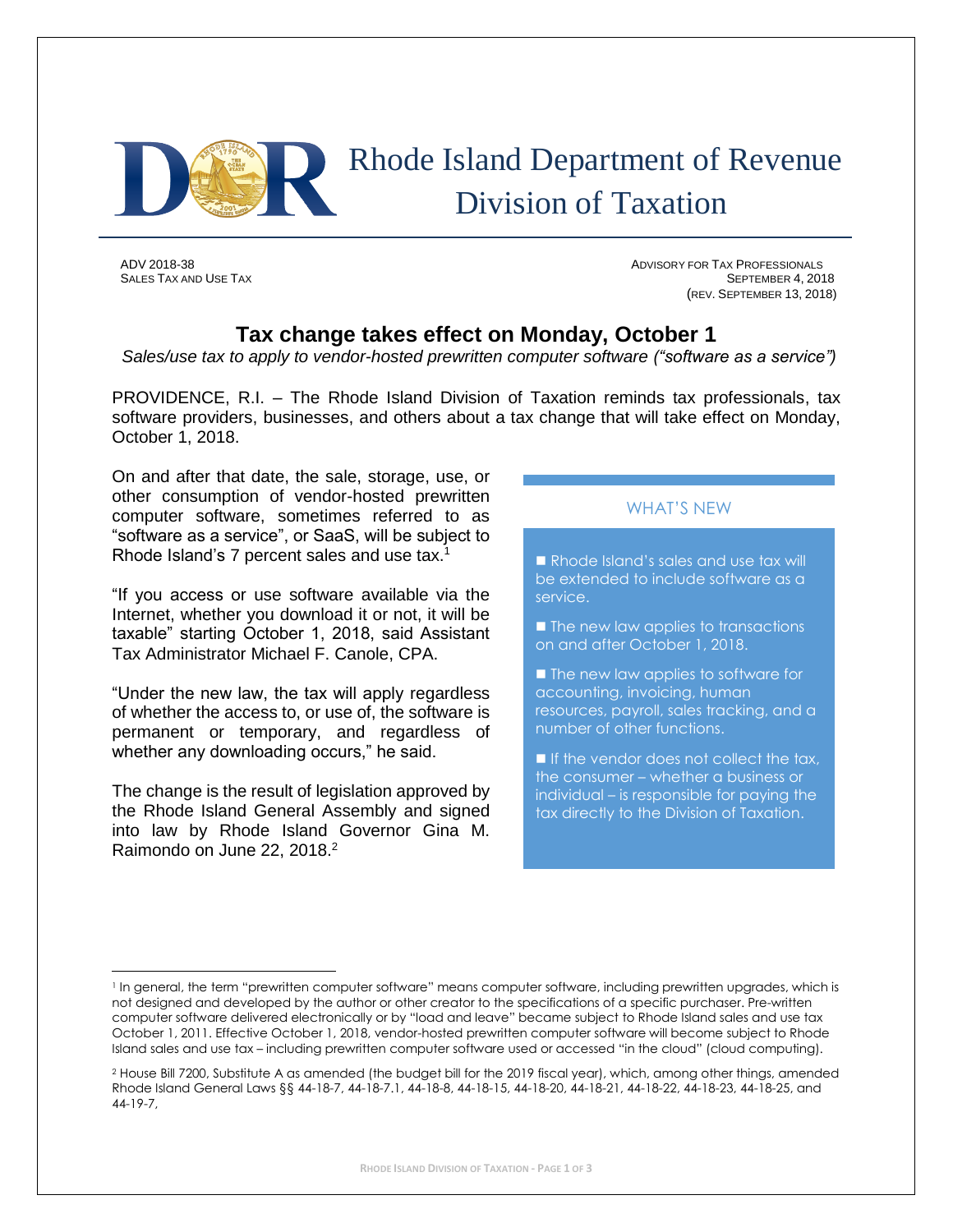### **Examples of how tax applies**

Examples of taxable purchases include the following:

 $\blacksquare$  A paid subscription to software programs that provide digital tools for office work  $-$  such as a spreadsheet program, a program to create

overhead presentations, or a program to create written documents.

Programs that you pay for and that you access or use online to handle such functions as payroll, accounting, or human resources.

**Programs that you pay for and access or use** online to manage the books of your business.

**Programs that you pay for and access or use** online to handle customer relationship management (CRM).

Online dating services that you pay for and use or access online, including through dating applications ("apps") that you access or use on a computer, phone, or other device.

**Job-search programs that you pay to use, or** a social media program that you pay for that links you to other professionals.

#### **Old law, new law**

**.** Under the old law, if you bought taxpreparation software off-the-shelf at a local store, perhaps on a compact disc, the transaction was taxable. That is still the case.

**.** Under the old law, if you bought tax-preparation software via download from a website, the transaction was taxable. That is still the case.

**.** Under the new law, if you go online and pay to use a tax program to prepare your tax return online – "in the cloud" (cloud computing) – the transaction will be subject to the tax.

#### **Vendors collect tax**

In general, the vendor will be responsible for collecting and remitting the tax. If the vendor is not already registered with the Division of Taxation, the vendor must register, obtain a sales permit, and collect and remit sales and use tax.

Rhode Island is a party to the Streamlined Sales and Use Tax Agreement, which is intended to simplify and

 $\overline{a}$ 



modernize sales and use tax administration in order to substantially reduce the burden of tax compliance. Through the Streamlined Sales Tax Registration System, vendors may register online with multiple states, including Rhode Island, all at once, via the Streamlined Sales Tax Registration System: [https://www.streamlinedsalestax.org/index.php?page=technology](https://www.streamlinedsalestax.org/index.php?page=technology-registration)[registration.](https://www.streamlinedsalestax.org/index.php?page=technology-registration)

A vendor who prefers instead to register directly with Rhode Island (not via Streamlined) may register online at the Division's website if the vendor has a physical location in Rhode Island (see [https://www.ri.gov/taxation/BAR/\)](https://www.ri.gov/taxation/BAR/). Otherwise, the vendor must register on paper, using the Business Application and Registration (BAR) form posted on the list of forms under the following: [http://www.tax.ri.gov/taxforms/sales\\_excise/sales\\_use.php.](http://www.tax.ri.gov/taxforms/sales_excise/sales_use.php)<sup>3</sup>

<sup>&</sup>lt;sup>3</sup> This Advisory has been revised as of September 13, 2018. The revision emphasizes the online registration option via Streamlined. The revision adds and clarifies information about options for vendors who prefer to register directly with the Division of Taxation (not via Streamlined).